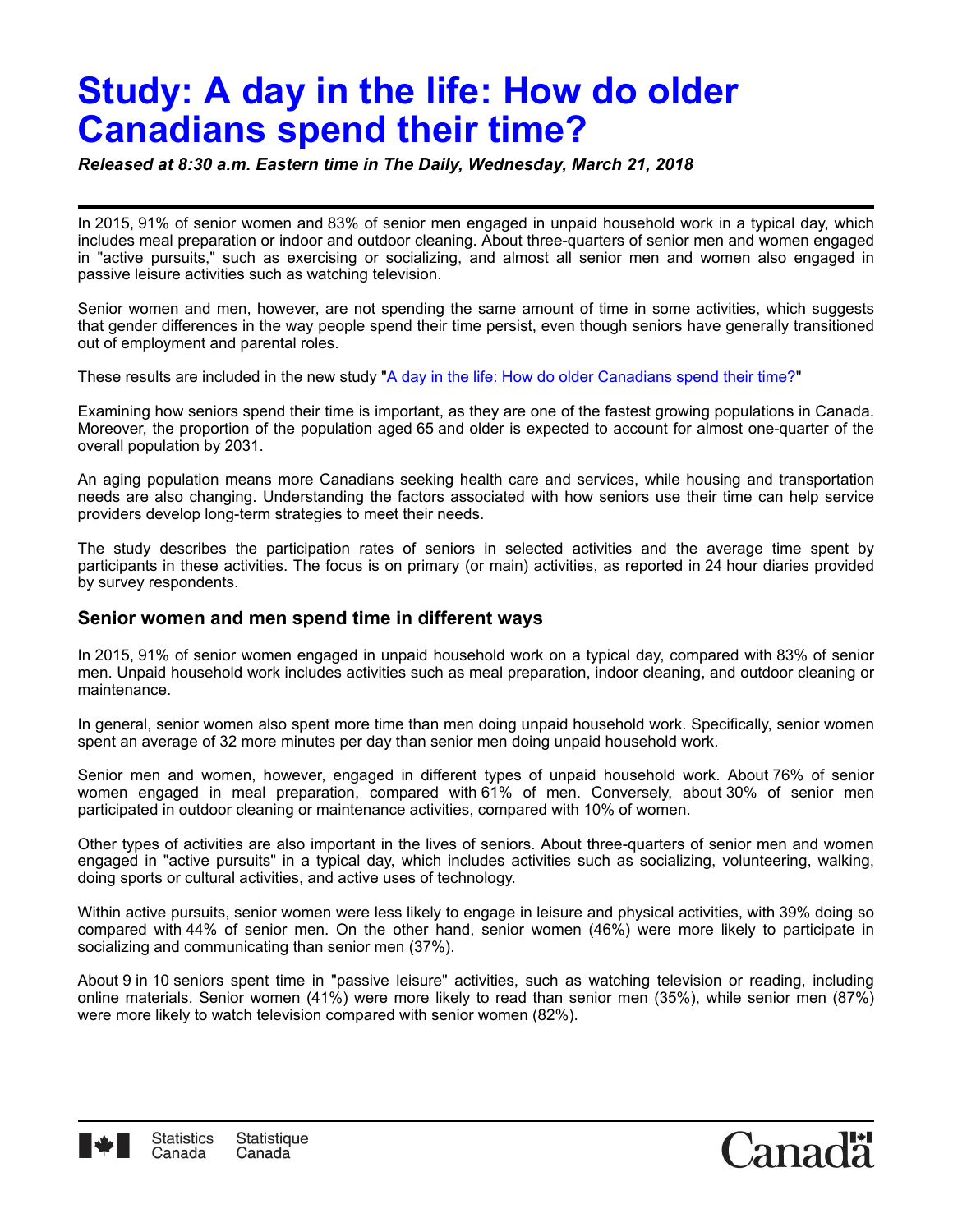## **Older seniors spend more time on passive activities**

Other factors such as employment status, health and age can also have a significant impact on the way seniors spend their time.

Seniors who were not employed, as would be expected, spent more time doing household unpaid work and leisure activities than those who were still employed. At the same time, they were as likely as the employed to engage in civic, religious and organizational work (which includes volunteering). In 2015, about 9% of employed and non-employed seniors engaged in such activities.

Health is also an important factor for how seniors spend their time. Aside from some of the more evident impacts good health has on ability to engage in leisure and physical activities, health also plays a role in civic engagement. Among those who reported their health as excellent or very good, 10% participated in civic, religious or organizational activities, compared with 5% among those who were in fair or poor health.

Older seniors spent more time on passive activities (for example, reading and watching television), and also slept more than their younger counterparts. Other activities, such as using technology, were less prevalent among older seniors. Among seniors aged 75 and older, 22% used technology in a single day (general computer use, video games, Internet), compared with 33% among those aged 65 to 74.

### **Seniors are now less active than in 1986**

Time spent in active pursuits is important for seniors, since these activities can help maintain physical and social capabilities and promote health.

Between 1986 and 2015, fewer senior women reported participating in active pursuits. In 2015, 69% of senior women engaged in active pursuits (excluding active use of technology), down from 77% in 1986. Senior women also reported 40 minutes less time spent in active pursuits in 2016 compared with 1986.

Among senior men, even though the participation rate for active pursuits remained stable (around 70%), the average time spent on such activities decreased by 35 minutes over the period.

In 2015, 87% of seniors engaged in unpaid household work compared with 75% in 1986. The increase was mainly attributable to senior men, who increased their participation rate from 59% in 1986 to 83% in 2015.

#### *Note to readers*

*The results of this study are taken from the General Social Survey (GSS) on Time Use. The GSS is a cross-sectional survey whose target population consists of non-institutionalized persons aged 15 and older living in the provinces. While the GSS is collected every year on different themes, time use is generally measured every five years. This study uses data from Cycle 29 (2015) and uses data from Cycle 2 (1986) for comparisons over time.*

*A 24-hour diary was used to retrospectively collect all the activities a respondent did on a designated day starting at 4:00 a.m. and ending at 4:00 a.m. the next day. All activities lasting at least 10 minutes were recorded. For each activity, additional information was also gathered to provide a better picture of how long the activity lasted, where it happened, and who was present during the activity. For the purposes of this paper, only primary (or main) activities are included in the analyses.*

*The time use of seniors is divided into the following categories of activities: active pursuits (such as socializing and communicating, civic, religious and organizational activities, culture and leisure, and active use of technology); passive leisure (such as watching television, listening to radio or music, and reading online or paper version books, periodicals, newspapers and letters); unpaid household work; paid work; shopping for goods and services; and sleeping. Because no information on technology use was collected in 1986, comparisons between 1986 and 2015 on time spent in active pursuits exclude technology use.*